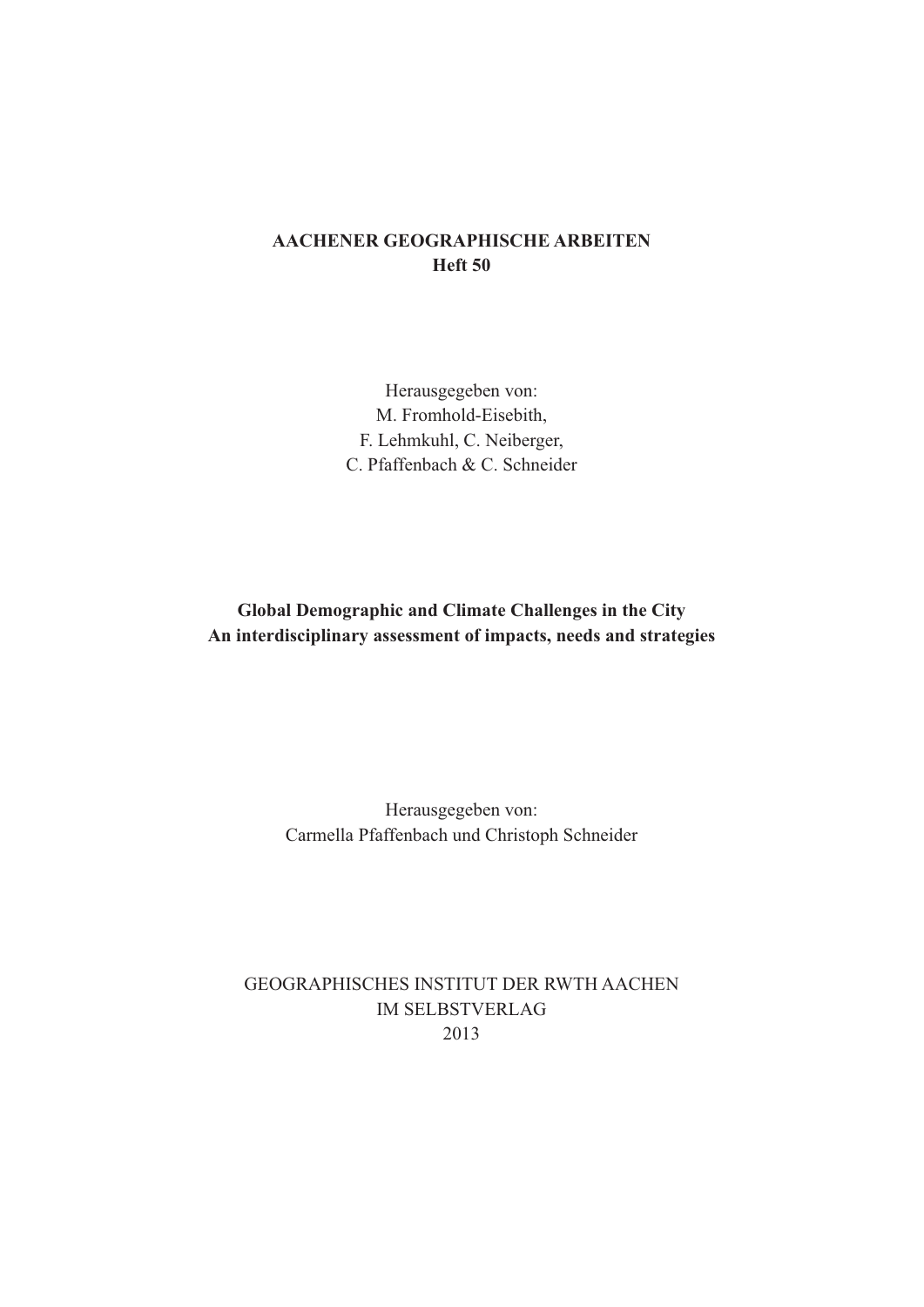## ISSN 0587-4068 **AGA RWTH AACHEN**

©

Alle Rechte vorbehalten.

Ohne ausdrückliche Genehmigung des Verlages ist es nicht gestattet, das Werk oder einzelne Teile daraus nachzudrucken oder auf fotomechanischem oder elektronischem Wege (Fotokopie, Mikrokopie usw.) zu vervielfältigen.

> 2013 Geographisches Institut der RWTH Aachen im Selbstverlag Druck: Digitaldruck AixPress GmbH Printed in Germany

Titelseite

Gestaltung: Hans-Joachim Ehrig

Foto: T. Sachsen/M.Buttstädt 08/2010©, SuperC/Bergbaugebäude RWTH, Aachen, Wüllnerstraße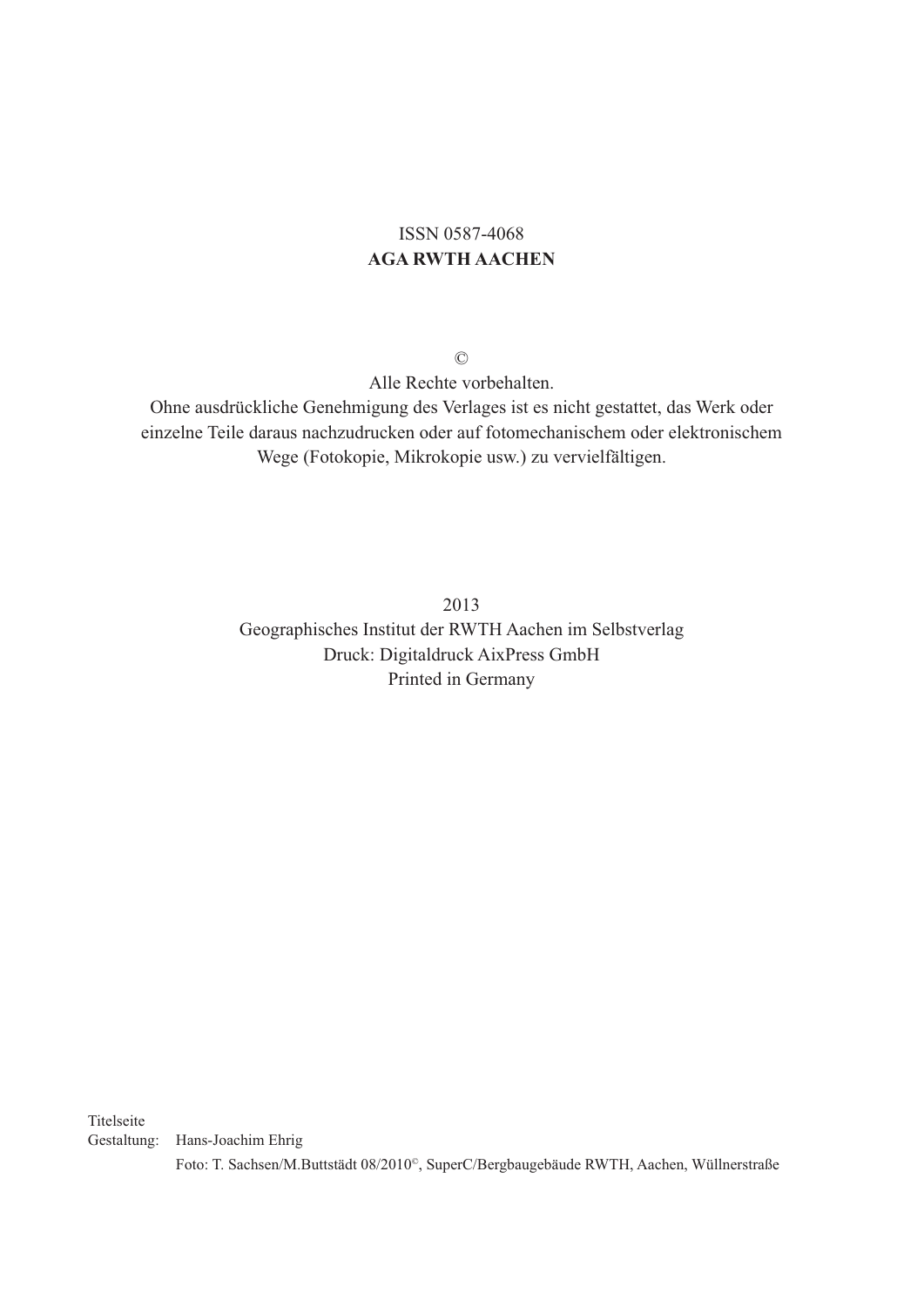# **Content**

| Dorothee Apfel & Martina Nies:<br>The vulnerability assessment within <i>dynaklim</i> - a tool for analysing the effects of climate                                                               |  |
|---------------------------------------------------------------------------------------------------------------------------------------------------------------------------------------------------|--|
| Oludunsin Tunrayo Arodudu:<br>RS and GIS for city's environmental intelligence and precision planning - A case study                                                                              |  |
| Peter Bröde, Eduardo L. Krüger, Dusan Fiala, Hein A.M. Daanen:<br>UTCI - a Bio-Meteorological Tool for the Assessment of the Urban Thermal Environment 35                                         |  |
| Nigel Downes, Harry Storch & Le Thanh Hoa:<br>Understanding the settlement patterns of Ho Chi Minh City as a key for adaptation to                                                                |  |
| Ronald Eckert & Ralf Kersten:<br>How climate changes urban planning. Challenges and consequences for the urban fabric                                                                             |  |
| Julia Hahmann:<br>Social Support in Times of Demographic Change: The Position of Family and Friends 81                                                                                            |  |
| Ahmed Abdelhalim M. Hassan:<br>Implementation of land-use-cover change ANALYSIS into megacity management                                                                                          |  |
| Sascha Henninger:                                                                                                                                                                                 |  |
| Antje Kröpelin:<br>Specifications for future buildings as a result of demographic and climatic change -<br>the evolvement of the indoor thermal comfortableness becomes the curial factor for the |  |
| Anna Psefteli, Agis M. Papadopoulos:                                                                                                                                                              |  |
| Laura Margarete Simon, Melanie Oertel, Helmut Lehn:<br>Climate change in central Chile – Challenges for the urban and agricultural sector  163                                                    |  |
| Marcus White:                                                                                                                                                                                     |  |
|                                                                                                                                                                                                   |  |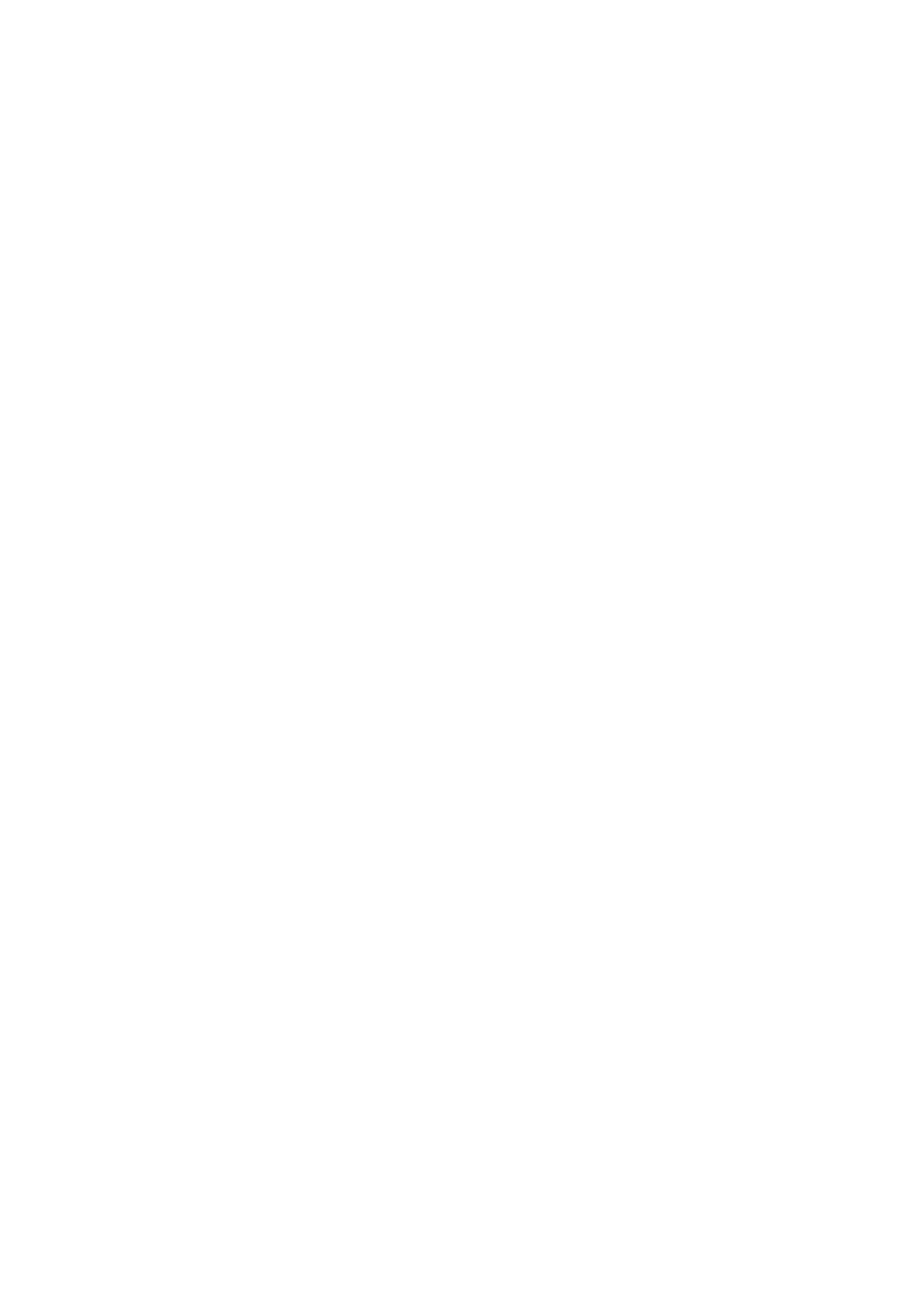## **The vulnerability assessment within** *dynaklim* **- a tool for analysing the effects of climate change on enterprises**

Dorothee Apfel & Martina Nies Research Institute for Water and Waste Management at RWTH Aachen University (FiW) e.V.

Managing the impacts of climate change is an important issue for sustainable urban plan ning. A large range of economic activities influence urban climate and are influenced by climate change itself. The impacts of climate change on power plants, manufacturing processes and business locations as well as adaptation options should be analysed to understand the vulnerability to climate change. The seriousness of the potential impacts of climate change on enterprises requires new concepts and innovative products for flexible and robust adaptation options. The analysis of the impacts of climate change on enterprises and potential adaptation measures is the basis of the research framework of a "climate-focused economic development" within the networking and research project *dynaklim*<sup>1</sup>. A differentiated vulnerability assessment enables us to define and identify strategies of adaptation in the means of organisational, marked-focused and technical developments.

## **1 Industrial sectors and climate change in the** *dynaklim* **region**

This paper provides an overview of the method of vulnerability assessment which was developed within the networking and research project *dynaklim*. The *dynaklim* project carries out multi-disciplinary research on dynamic and anticipating adaptation options in the Ruhr region. The main objects of the research are reducing risks for inhabitants, enterprises and infrastructure to climate change related impacts, with special focus on the regional water balance.

The Ruhr region is one of the five largest conurbations in Europe and is home to approximately 5.2 million people. The project region encompasses 52 cities and municipalities. Over decades, the region has transformed itself from a coal and steel industrial site to a service- and culture-oriented metropolis. Generally, the importance of the manufacturing is declining; however, certain industries (e.g. metal industry, chemical industry, mechanical engineering, electrical engineering & measurement and control technology) still play an important role in the *dynaklim*-economy and the region. It is also worth mentioning that in the course of structural change, the tertiary sector is still not able to compensate all the jobs that were lost in the primary and secondary sectors. During the current decade,

<sup>1</sup> *dynaklim* - Dynamic Adaptation of Regional Processes to the Effects of Climate Change in the Emscher-Lippe Region (North Rhine-Westphalia, Germany); financed by the German Federal Ministry of Education and Research (www.dynaklim.de)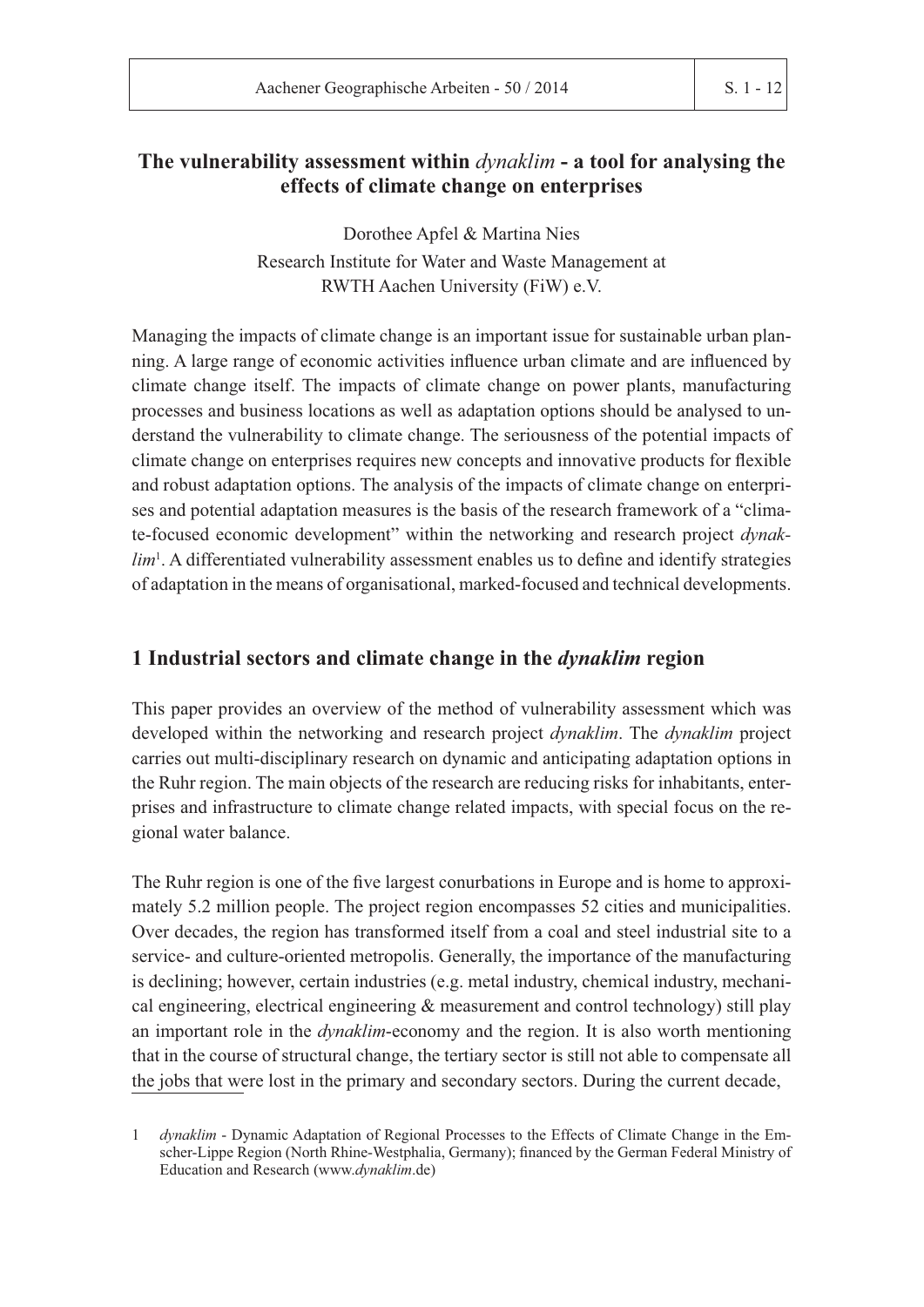a negative balance of about 70,000 employees with social security number (SSN) can be observed.

Figure 1<sup>2</sup> shows an attribution of the absolute SSN data (bubble size) to the various economic sectors in the *dynaklim*-region in 2008. Additionally, the sector-specific dynamics of the SSN (X-axis) between the years 2000 and 2008, and the region-specific perceptibility/localisation quotient<sup>3</sup> (Y-axis) are shown.  $4$ 



Figure 1: Industrial sectors according to the German classification of economic activities (WZ 2008) and employees with social security; Source: Lühr/Apfel/Schneider (2011a)

Within the *dynaklim*-project only those economic sectors were chosen for the vulnerabi lity assessment, which have already been reviewed by other scientific research (see chapter  $2.1$ ) and are characterised by a high regional significance. These two conditions were

<sup>2</sup> The illustration is based on the industrial sector classification of the Federal Statistical Office (Statistisches Bundesamt) from 2008 at the level of the German classification of economic activities (WZ 2008), and SSN data for the *dynaklim*-region for the years 2000 and 2008 are based on data of the Fe deral Employment Agency (Statistik der BundesagenturfürArbeit).

<sup>3</sup> The localisation quotient is a measure of the concentration and specification of an industry in a region (here: the *dynaklim*-region) compared to a higher-level region (here: the State). If the localization quotient is 1, the industry in the region is equally well represented than in the higher-level region. Values greater than 1 point to an over proportional frequency of the industry, values less than 1 to a below average frequency of the industry in the region.

<sup>4</sup> A primary analysis is not carried out in the vulnerability assessment within *dynaklim*. The asssessment is based on data povided by the Federal Statistical Office (Statistisches Bundesamt) the Federal Employment Agency (Statistik der BundesagenturfürArbeit) and scientific statements on adaptation options and market changes reffering to climate related risks (see chapter 2.1).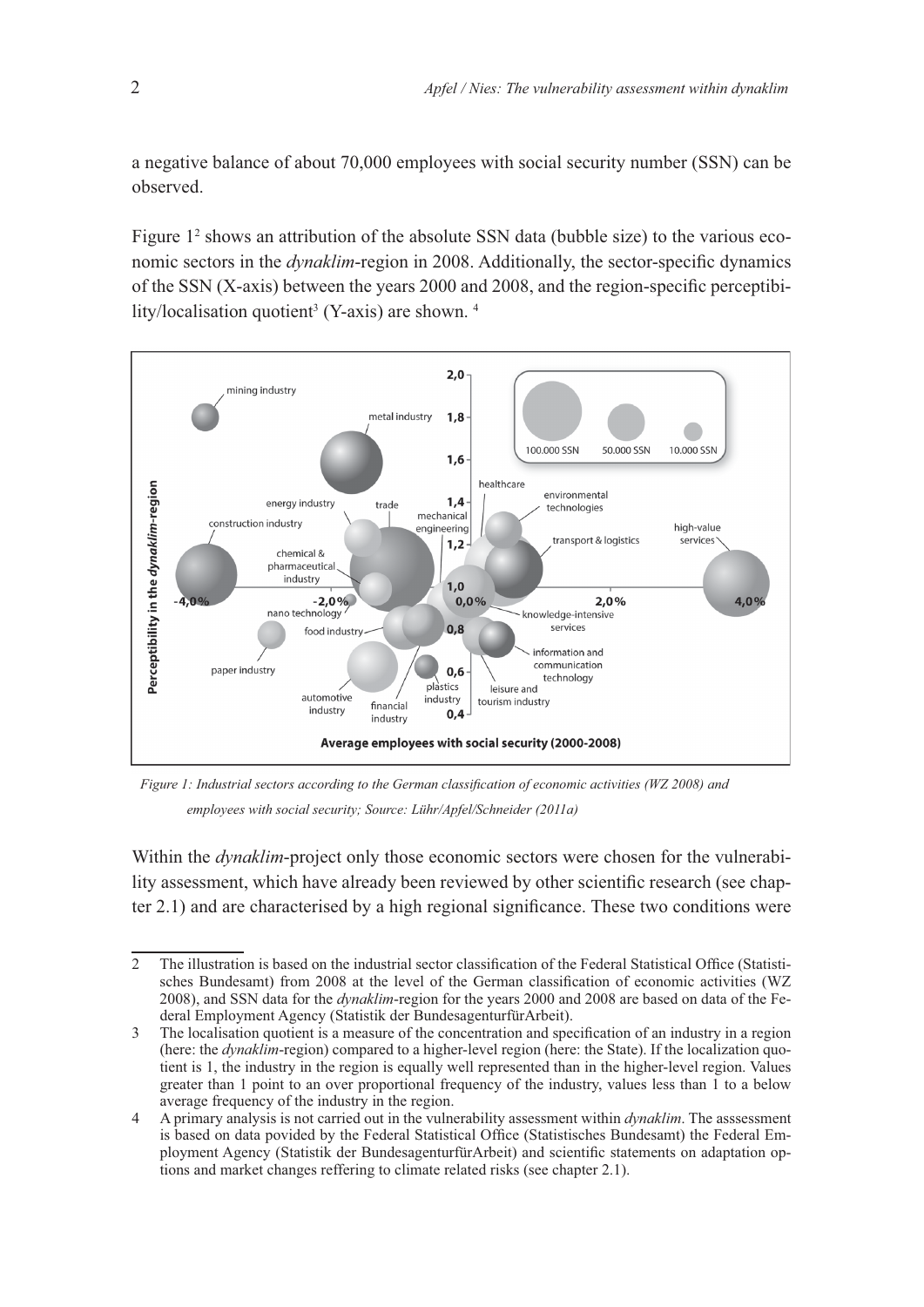considered as basic requirements for a comprehensive comparability of the economic sectors within the *dynaklim*-region.<sup>5</sup>

According to long-range climate forecasts<sup>6</sup> summer in Western Germany will become hot and dry with recurring events of extreme rainfall, while the winter season is expected to be more wet and moderate, as compared to now. This change of the climate conditions will have lasting effects on the socio-economic conditions of the population regarding water security, quality and costs, and regarding the region's productivity and competitiveness. The following impacts of climate change predicted for the project region:

- *Storms will cause more damages in future*: The severity of storms will increase and extreme weather events are likely to occur every 10 years. Damages caused by storm and hail will increase by 10 % in medium-term (2011 - 2040) and 30 % in long-term (2041 - 2070). During the summer months, an increase up to 20 % (2011 - 2040) and 60 % (2041 - 2070) is possible.
- *Rainfall will rise in amount and intensity:* Models show that an increase of heavy rainfall (4 - 5 days per year) is likely to occur in the project region. The financial loss caused by flooding and flash floods might be doubled by the end of the century (1961 - 2000: 500 million Euro).
- *Increasing periods of heat will be a problem mainly in metropolitan areas:* The an nual average temperature will rise by  $1.9^{\circ}$ C in the long-term. The summer period will generally be drier and heat waves will occur more frequently and last longer. Soil-sealing, missing fresh air corridors and a lack of areas for evaporation lead to heating of buildings and districts.

First impacts of climate change in the project region can already be proved, such as the heat waves in the summer of 2003 and 2006 and heavy rain falls in the cities of Dort mund, Bottrop, Essen, and Oberhausen in 2008, 2009 and 2010. Further developments of these trends are expected for the upcoming decades<sup>7</sup>.

## **2 The Vulnerability Assessment**

The vulnerability of a system is reflected by the exposure and sensitivity of that system to hazardous conditions and the ability, capacity or resilience of the system to cope, adapt or recover from the effects of those conditions<sup>8</sup>.

<sup>5</sup> The great share of scientific literature doesn't provide sector specific information. Detailed analysis on the impacts of climate change on economic sectors are only available for the chemical  $\&$  pharmaceutical induystry, the energy indsutry, the metal industry, transport  $\&$  logistics, tourism, the construction indsutry, high-value-services and agriculture & forestry.

<sup>6</sup> PIK 2009; MUNLV 2009

<sup>7</sup> PIK 2009; MUNLV 2009<br>8 SMIT/WANDEL 2006

<sup>8</sup> SMIT/WANDEL 2006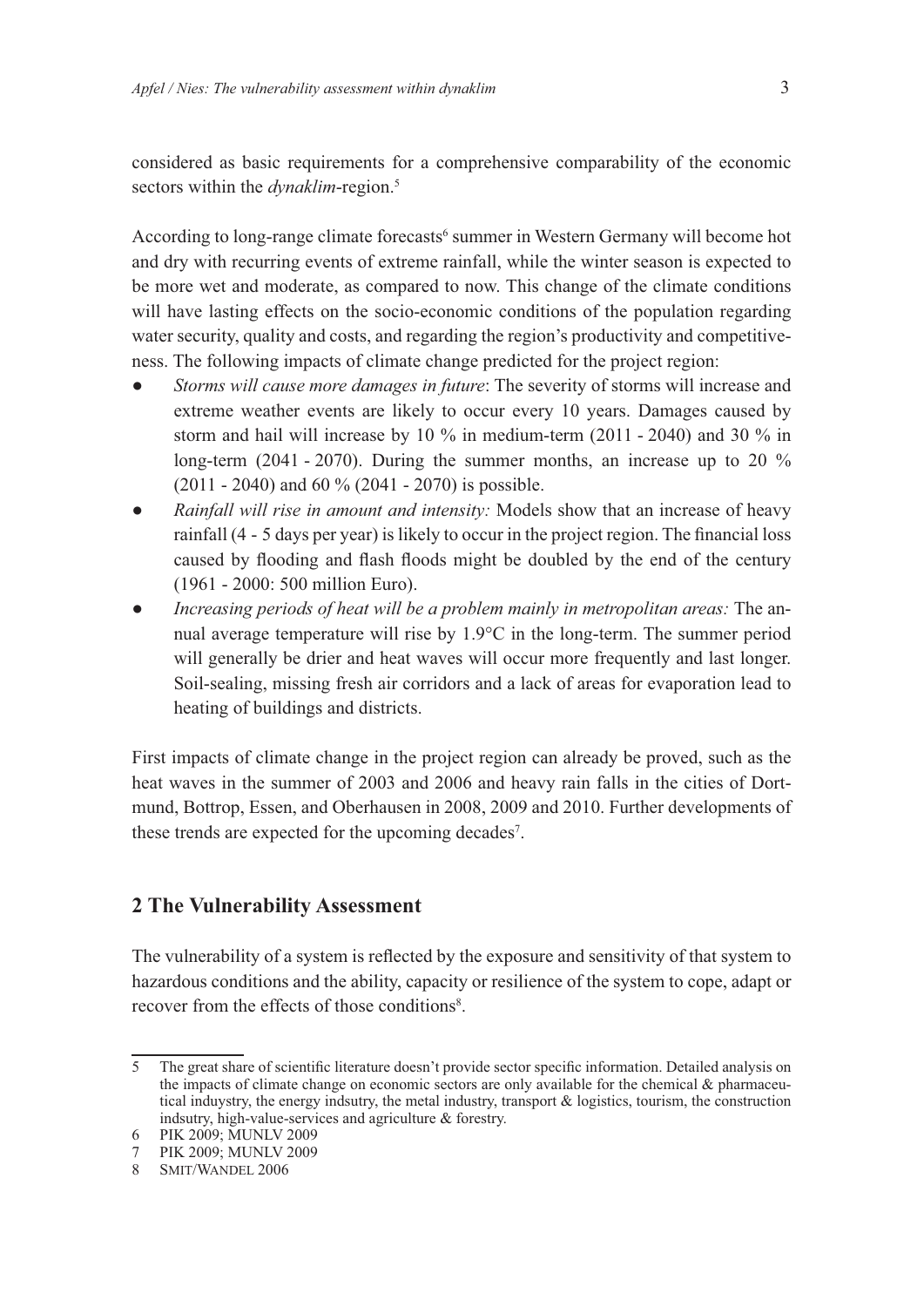Taking the opportunities and reducing the risks associated with the effects of climate change corresponds with the ability to adapt to climate change.

The analysis of the vulnerability of the economic sectors of the *dynaklim*-region takes a three-stage model into account (Figure 2). The three-stage model was chosen to determine the framework of research (stage 1), to assess the climate related impacts in the dimensions of risks and opportunities (stage 2) and to evaluate adaptation options of enterprises within the *dynaklim*-region (stage 3).



Figure 2: Method of the Vulnerability Assessment; Source: NIES/APFEL (2011)

#### **2.1 Vulnerability Assessment – Stage 1 (VA I)**

The first part of the vulnerability assessment summarises the current scientific debate on climate related impacts on the regional economy. This analysis of national and international literature builds the basis for a subsequent assessment concerning the economic sectors represented in the *dynaklim*-region<sup>9</sup>.

VA I focuses mainly on the following two issues:

 basic statements on risks, opportunities and the adaptive capacity of industrial sectors with respect to the impact of climate change,

<sup>9</sup> The analyis was designed by the following categories: impact of climate change on enterprises in the field of business location, infrastructure, factor allocation, value chain, technologies, market potentials. Further more adaptation options, the innovative strength and the general legal framework were taken into account in VA I.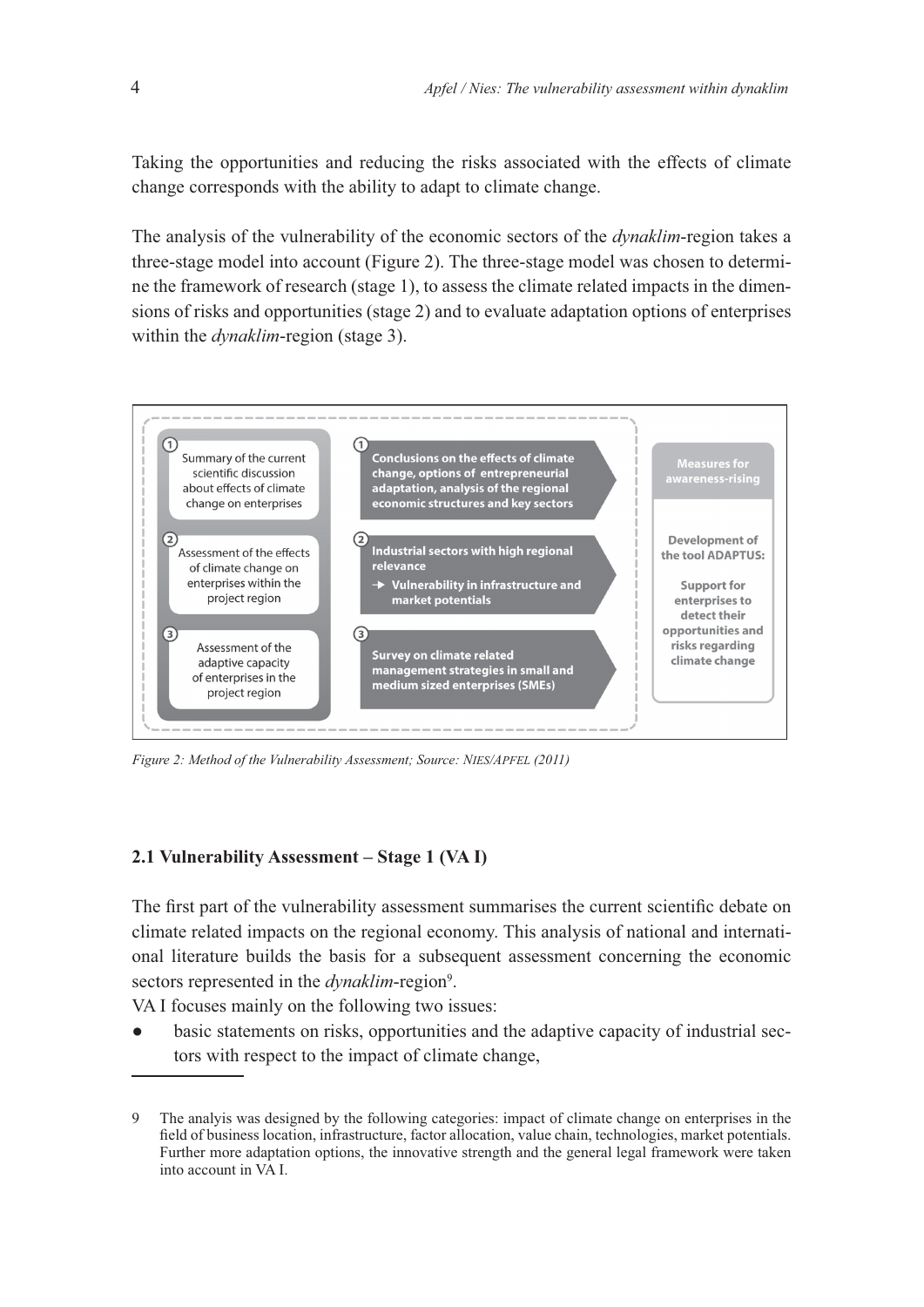appropriate criteria and indicators to assess climate related vulnerability and adaptive capacity.

The literature and source analysis of the *dynaklim* working group "climate-focused eco nomic development" is based on approximately 70 selected national and international studies. In addition to the scientific debate differing perspectives were considered to result in a broader picture. With regard to a regional assessment region-specific information was taken into account such as reports and studies of industry associations, cluster initiatives and enterprises.

The results of the review present detailed knowledge of the economic sectors in the *dynaklim*-region. VA I emphasises the main climate related impacts expected in the economic sector. The further analysis of VA II concentrates on the impacts in infrastructural systems and market potentials, due to the fact that in the *dynaklim*-region impacts in factor alloca tion and value chains are less exposed to climate related risks. Business locations are determined by unique characteristics and therefore unsuitable for comparison in such a large project region. A summary is given in the following table:

| <b>Field of</b>            |              |              |                 |            | <b>Market</b> | <b>Market</b> |
|----------------------------|--------------|--------------|-----------------|------------|---------------|---------------|
| impact                     | Factor       | <b>Value</b> | <b>Business</b> | Infra-     | potential     | potential     |
|                            | allocation   | chain        | <b>location</b> | structure  | (technologi-  | (consumer)    |
| Industrial sector          |              |              |                 |            | cal supply)   | demand)       |
| Agriculture &              |              |              |                 |            |               |               |
| forestry                   | <b>XXX</b>   | X            | <b>XXX</b>      | XX         | X             | X             |
| <b>Manufacturing and</b>   |              |              |                 |            |               |               |
| proceeding industry        | X            | XX           | X               | <b>XXX</b> | <b>XXX</b>    | <b>XXX</b>    |
| <b>Energy industry</b>     |              |              |                 |            |               |               |
|                            | $\mathbf{X}$ | <b>XX</b>    | <b>XXX</b>      | <b>XXX</b> | <b>XXX</b>    | <b>XXX</b>    |
| <b>High-value services</b> |              |              |                 |            |               |               |
|                            | X            | X            | X               | XX         | <b>XXX</b>    | <b>XXX</b>    |
| <b>Tourism</b>             |              |              |                 |            |               |               |
|                            | X            | X            | XX              | X          | X             | <b>XX</b>     |

Impact:  $x = no$  or little impact,  $xx = medium$  impact,  $xxx = significant$  impact Figure 3: Field of impact according to industrial sectors; Source: LÜHR/APFEL/SCHNEIDER (2011a)

#### **2.2 Vulnerability Assessment - Stage 2 (VA II)**

Infrastructural systems are stated to bear the highest risks of climate change. The supply and transport infrastructure are the backbone of the economic production; hence, the transport, water and energy systems are considered to be the most vulnerable sectors in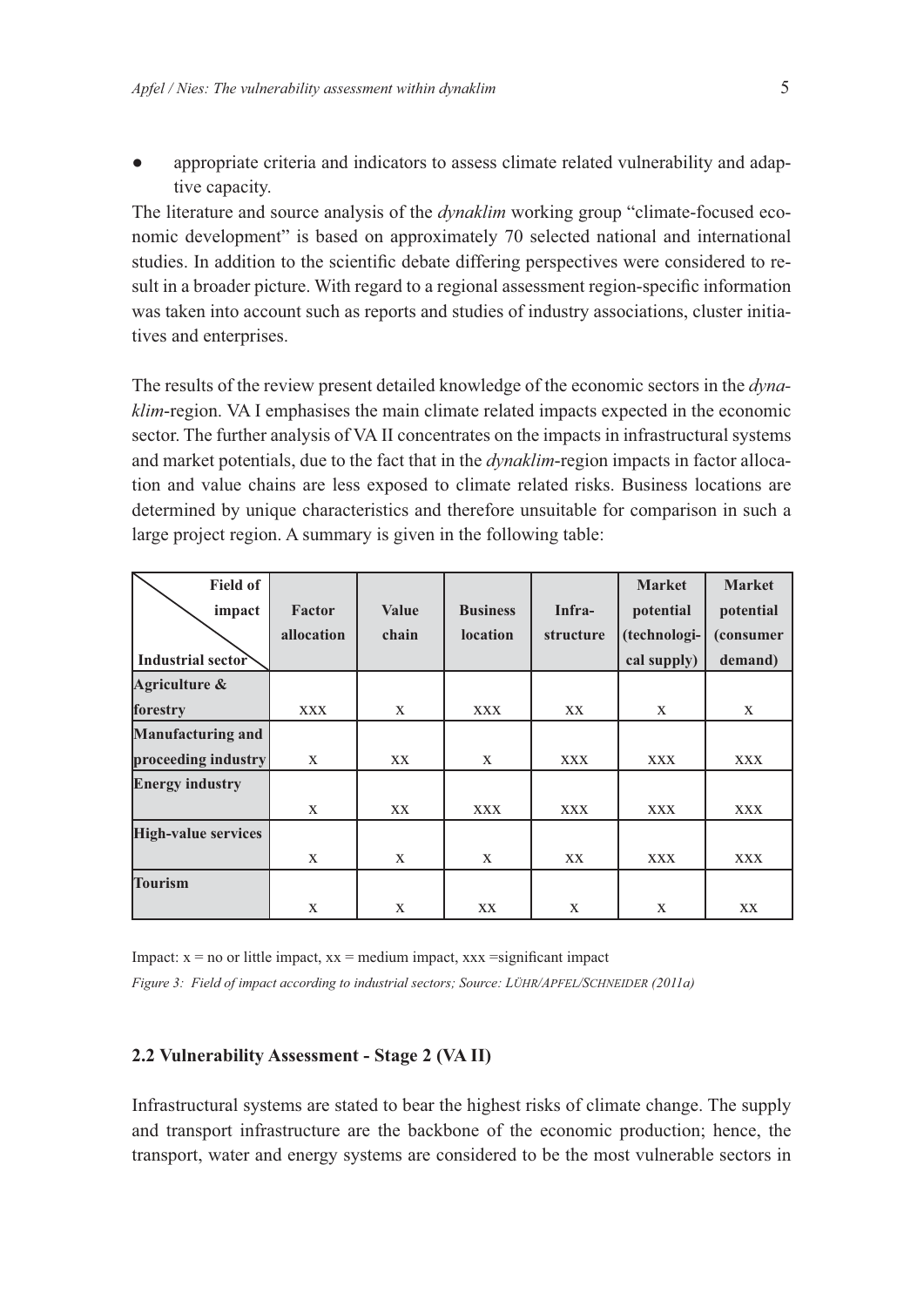enterprises. The delivery and removal of goods and production processes depend on fully functioning infrastructural systems. First priorities are given to strategies and measures which address the transport, water and energy sectors $10$ .

In general the influence of climate change on production processes, business locations of enterprises and industrial sectors can open diverse opportunities on international markets. Economies and societies suffering from climate related impacts will increasingly request products to adapt to the impacts of climate change. In order to cope with this demand it is necessary to either find intern technological solutions, or to import technology and highvalue services from experts. Dealing with climate change requires innovative products, processes and new forms of organisation. Different options for adaption are most likely to be introduced by other industrial sectors than those, who are directly affected. The planning, development and launch of new products and services for adaption are associated with the same or even greater uncertainties as in all other market segments. Evidence for the development of a distinct product market for adaptation may thus not be given<sup> $11$ </sup>.

Figure 4 shows the results of the detailed assessment of climate related chances and risks of selected economic sectors in the *dynaklim*-region. The vertical axis displays the infrastructural independence of the economic sectors; the x-axis displays their market potentials. Sectors with very low dependency on infrastructural systems and high market potentials, such as high-value services, mechanical engineering and the construction sector will benefit most from climate related impacts. Economic sectors, which are already highly dependent on infrastructural systems and show significant deficits in market potentials, are most likely to face economic threats. Without specific strategies they will hardly be able to cope with climate change in their businesses.

Although the assessment shows existing differences between the various industrial sectors (Figure 4), the analysis of the vulnerability, based on a sectoral approach, is limited. Precise information on the state of economic vulnerability can only be given, if the spe cific individual situation of the enterprises is taken into account. This means that an assessment of vulnerability cannot be conducted only in a sectoral scope, but requires individual considerations as well. Potentials and skills to take a foresightful action and to deal with climate related risks are strongly dependent on the company's corporate culture and the personal perception by a company's management. This importance of adaptive capacity is taken into account in VA III.

<sup>10</sup> HEYMANN 2007, MAHAMMADZADEh 2009, Helmholtz-Zentrum für Umweltforschung - UFZ 2008, KPMG 2009, OTT 2008, Bundesministerium für Wirtschaft und Technologie 2010, Institut für ökologische Wirtschaftsforschung 2009

<sup>11</sup> HEYMANN 2007, Institut für ökologische Wirtschaftsforschung 2009, MAHAMMADZADEH 2009, Helmholtz-Zentrum für Umweltforschung – UFZ 2008, PIK 2009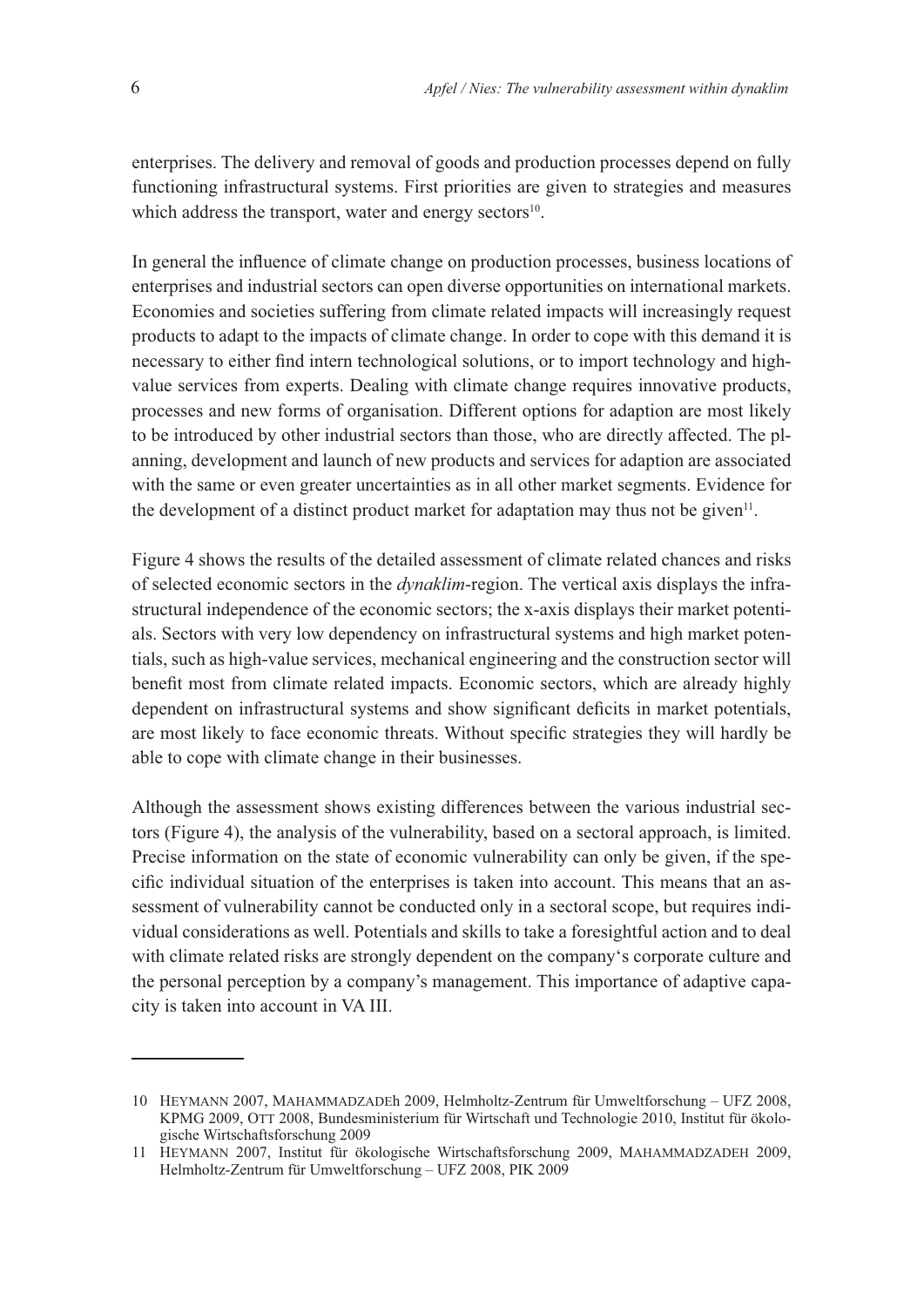

*Figure 4: Impact on selected economic sectors in the dynaklim project region; Source: LÜHR/APFEL/SCHNEIDER*  $(2011a)$ 

## **2.3 Vulnerability Assessment - Stage 3 (VA III)**

The aim of VA III was to identify the status quo of the adaptive capacity in the enterprises of the *dynaklim*-region. The results of VA I and VA II were supplemented through a qualitative analysis. A survey on climate-related management strategies in the manufacturing and proceeding industry in the *dynaklim*-region was conducted by individual tele phone interviews. The central questions which were explored concerned on companies current measures of adapting to climate change, the possibility to cope climate change with strategic management systems and chances for new markets emerging from climate change.

Out of a sample of 500 SMEs of the manufacturing and processing industry in the project region<sup>12</sup>, a focus group of 60 enterprises was selected<sup>13</sup>. From this group, another 30 companies were selected and detailed telephone interviews were carried out in order to gather

<sup>12</sup> SMEs of the manufacturing and processing industry were chosen because they represent 99,5% of the economic avtivities within the project region (see IfM Bonn 2011).

<sup>13</sup> The selection of the interviewees was not made according to the criteria of representativeness; therefore, no random sample is based. The main interest was seen in rather typically cases, so that potential interviewees were contacted directly (see LAMNEK 2005).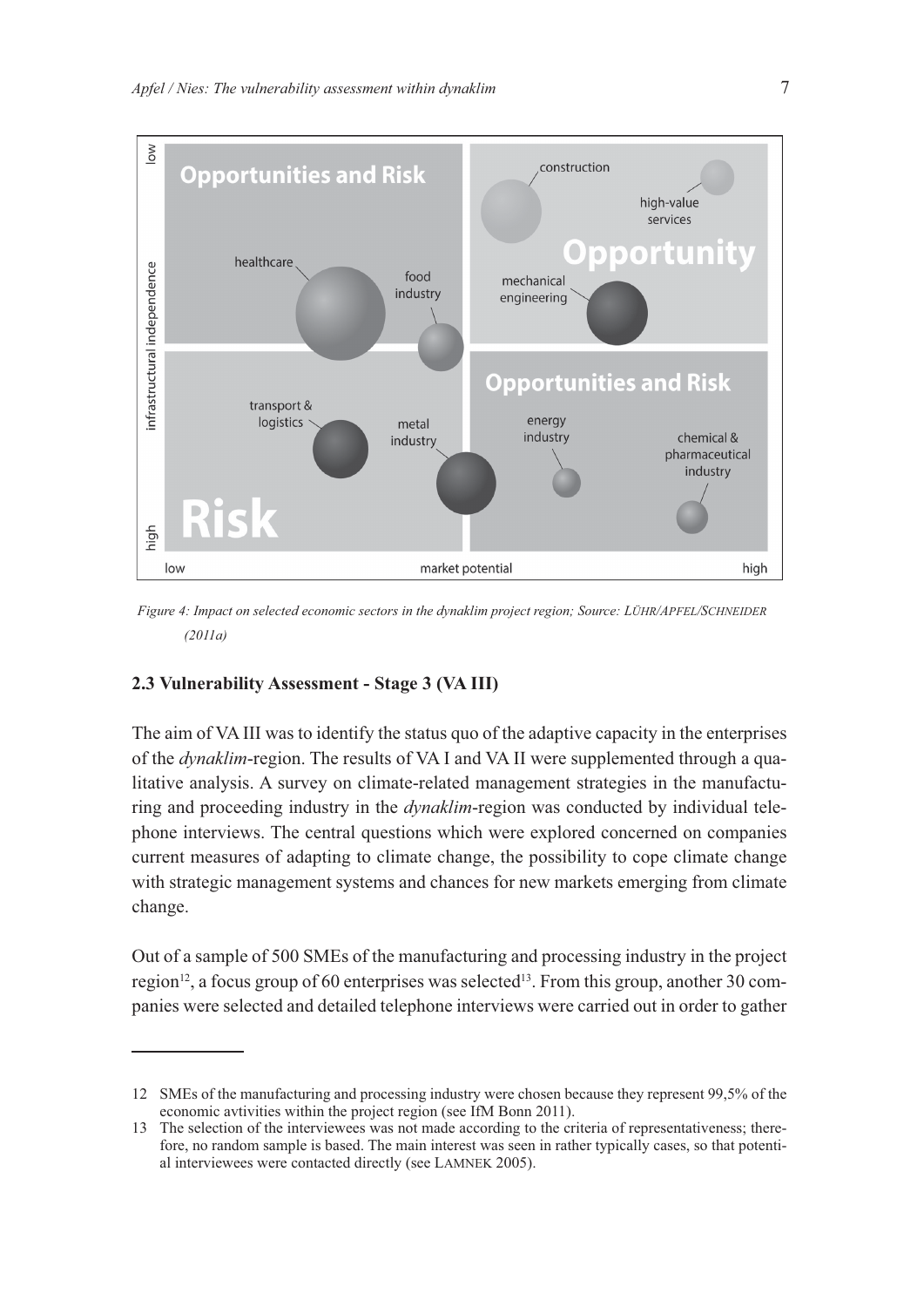information on their companies. In this regard, primarily the management or employees who are concerned with environmental and quality management were addressed.

The results show, that:

- General information on climate change is available to enterprises. The basic information is thereby disseminated by the public media. Nevertheless, there is a demand for business-related and region-specific information. Business associations and chambers are popular information providers. They are particularly suited to lead the dialogue of adaptation to climate change.
- Enterprises perceive climate change only if they are already exposed to impacts of climate. Enterprises that are not located close to rivers or in low grounds expect no impacts in short to medium term.
- The general climate-related vulnerability of an enterprise is mainly seen in the field of infrastructure, such as transport, water and energy. The energy sector is a key factor for the production.
- Extreme weather events, especially heavy precipitation, heat waves and storms may have negative impacts on the value chains.
- As a part of their strategic management, enterprises already implement various measures of adaptation to deal with the impacts of climate change. These activities, however, mainly focus on energy and resource efficiency, as well as mitigation.
- Measures which are already taken are implemented by existing quality and environmental management systems. Therefore these management systems should be addressed to support adaptation in enterprises.

In summary it can be emphasized, that the adaptation to climate change is generally not new for the enterprises in the *dynaklim*-region. A significant disparity can still be seen. The topic is dealt with very selectively, a real field of action may not be identified yet. Other current megatrends, such as resource efficiency, demographic change and socioeconomic developments, are the main focus of enterprises, which is why adaptation is given less importance. If adaptation is addressed in enterprises, they deal with actions to keep the costs low, in case of process-interruptions and damages. Knowledge about cli mate change exists, however, a distinction between adaptation and mitigation does not take place. This is due to the fact that measures are mainly implemented in energy efficiency which refers to climate change as a whole and to mitigation. A need to distinguish between adaptation and mitigation is not seen at all, neither by external stakeholders nor by the enterprises actors.

The importance of adaptation to climate change is well recognised by employees working in the field of environmental management. Adaptation is always depending on the initiative of a few actors. Therefore awareness raising in the management levels may succeed, if it addresses the responsibility of environmental management. Compulsory rules for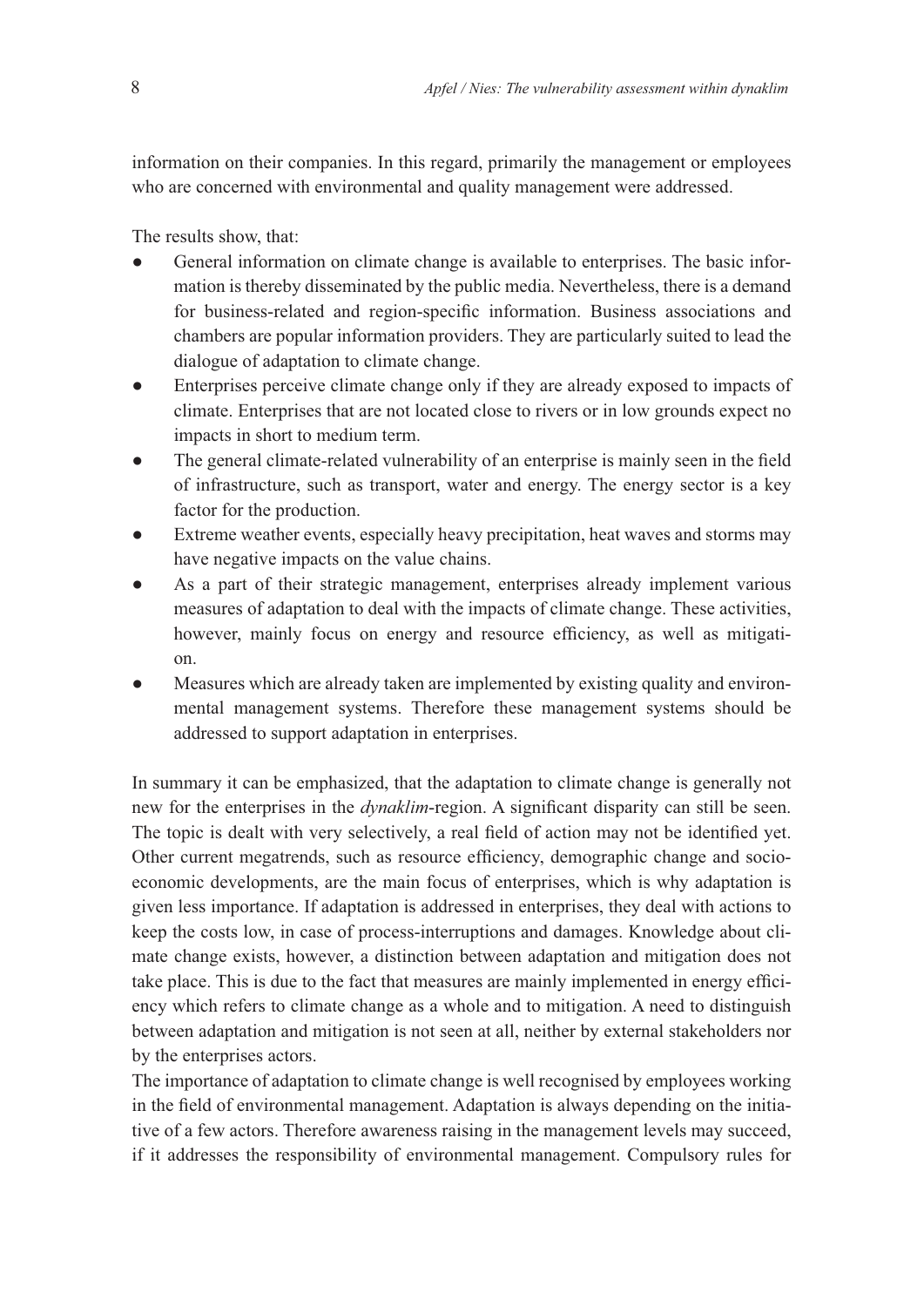adaptation, regulatory incentives and entrepreneurial models and strategies in the field of adaptation are stated to accelerate the process of adaptation to climate change in companies.

## **3 Conclusion and further actions**

The current scientific debate on entrepreneurial adaptation to climate change states the existence of uncertainties regarding the influence of climate change on the region, the specific economic sector and the enterprise itself. It is also stated that there is an individual exposure of economic sectors to various impacts of climate change, which is underlined by the results of the vulnerability-assessment.



*Figure 5: ADAPTUS; Source: own research*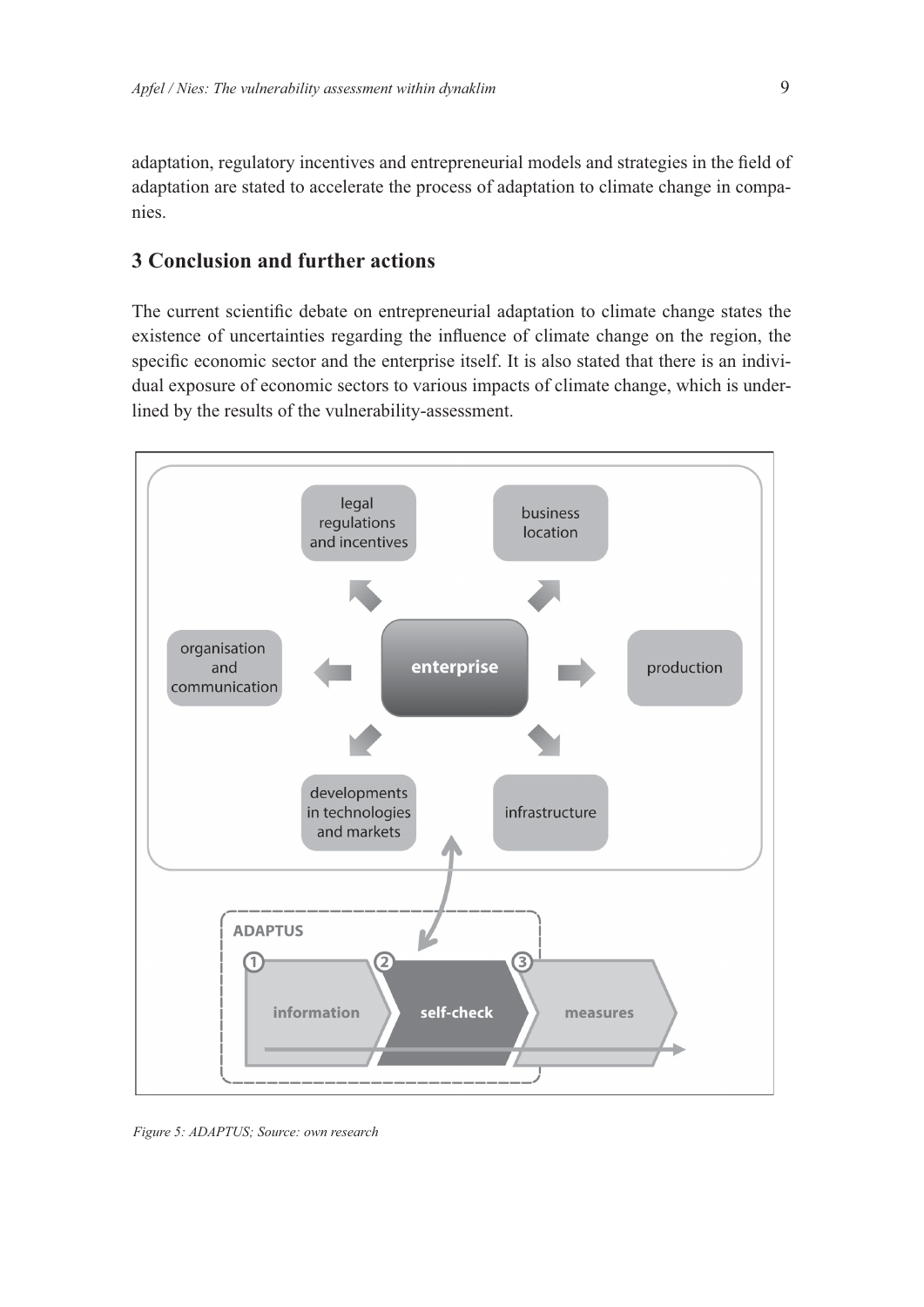At the same time, however, enterprises do not investigate in adaptation measures due to missing information or difficulties in accessing information. In most cases, enterprises miss location-based knowledge, which would support them in dealing with the impacts of climate change.

Besides the adaptive capacity of enterprises there is a great significance of mainstreaming the topic. Networking and information events will play an important role in the future. Dialogue and information sharing, as an interactive process, will raise awareness of enterprises in the means of climate related impacts. Adaptation measures will be best developed and recognised by enterprises if they are linked to practical tools, e.g. management tools of the environmental management, and best-practise examples of enterprises already dealing with climate related impacts are given.

An important role towards such a development lies in awareness-raising in the region and specific offers for the target group. Within *dynaklim* this approach is met by the development of a specific adaptation tool for enterprises - ADAPTUS (Figure 5). The tool is based on already existing instruments in the field of adaptation measures, such as Klimalotse (UBA), climate resilience toolkit (Defra UK), UKCIP Adaptation Wizard (UK) and EUKASKOP (Klimzug-NordWest 2050).

The aim of the tool ADAPTUS is to provide a quick and unbureaucratic target-oriented test, aligned with a set of indicators, which enables the decision-makers in enterprises to assess their vulnerability. After this initial self-assessment, first recommendations are developed to support the enterprises in specific entrepreneurial adaptation measures.

The tool ADAPTUS is divided into the following three steps:

- Step 1 *Information:* Providing information is the basis for awareness raising on climate change in enterprises. Lack of information regarding the own challenges in climate change and missing detailed information are the main barriers for adaptati on in SMEs. The main focus of the step "information" is to provide information on external factors, which cause climate related risks within the company's region, such as risks regarding the business location and infrastructure.
- Step 2 *Self-Check:* A structured risk analysis detects the main challenges of an enterprise due to climate change. Indicators address different categories in an enterprise, such as its location, infrastructure, organization and communication, supply-chainmanagement etc. On the basis of these indicators, an assessment of the own vulnerability can be conducted.
- Step 3 *Measures*: Based on a prioritisation of actions *measures are developed* by the enterprises, assigned to corresponding divisions and personal responsibility, and integrated in the business strategy. The *measures are implemented* according to the provision of financial and human resources. The integration in the organisational structure or an adjustment of it must be guaranteed to enable the implementation. A systematical reviewing and comparison of target and actual figures (evaluation of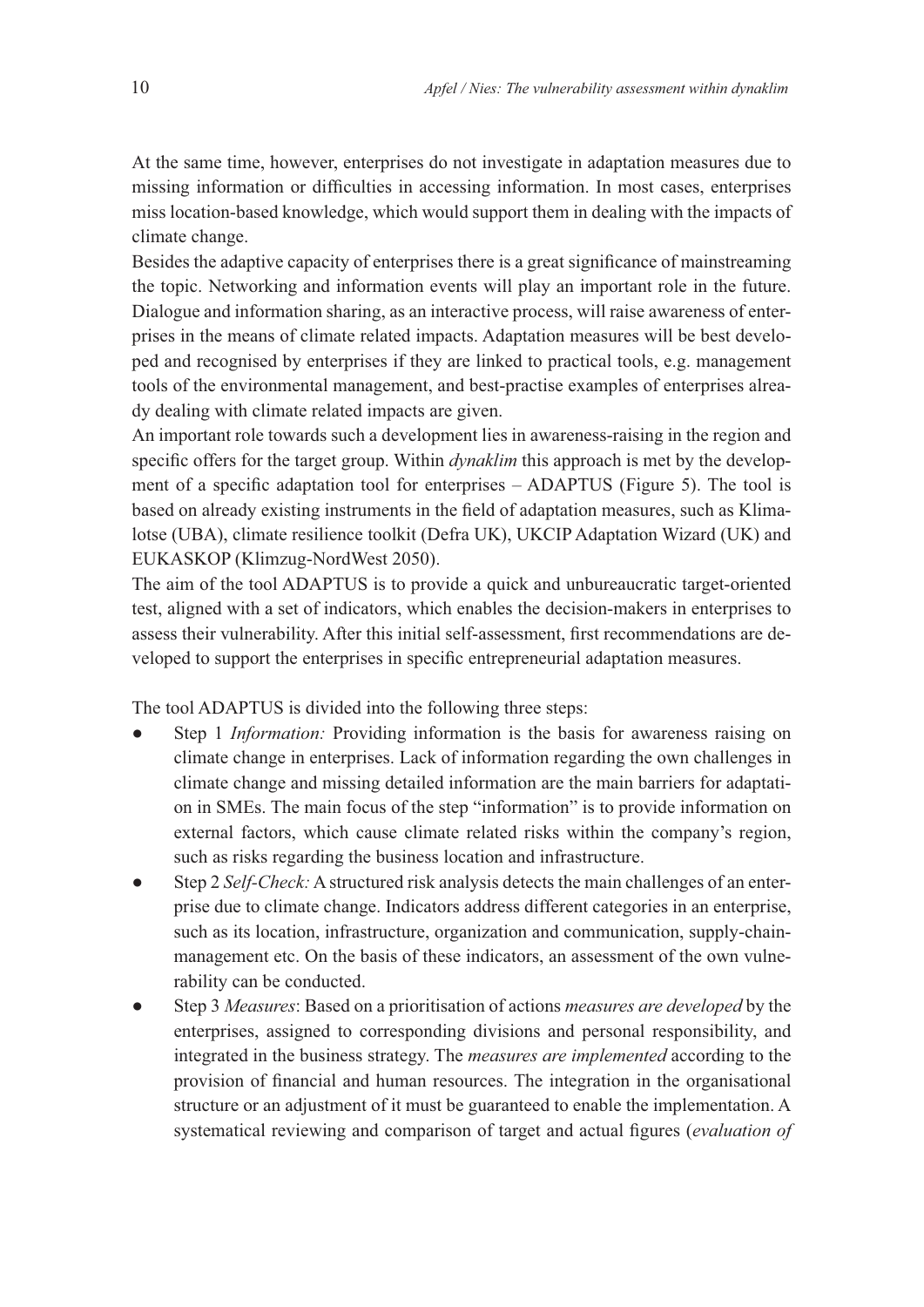*the measures*) combined with a regular self-assessment with ADAPTUS ensures the success of the measures taken to adapt to climate change.

#### **4 Literature**

- APFEL, D. LÜHR, O. & J. SCHNEIDER (2012b): Vulnerability-Assessment. Methode der Betroffenheitsbewertung einer regionalen Wirtschaft. In: KARCZMARZYK, A. & R. PFRIEM (Hrsg.) (2011): Klimaanpassungsstrategien von Unternehmen. Marburg.
- APFEL, D. LÜHR, O. & J. SCHNEIDER (2011a): Standort- und marktbezogene Betroffenheit der regionalen Wirtschaft durch den Klimawandel - Vulnerability-Assessment der *dynaklim*-Wirtschaft Teil 2, *dynaklim*-Publikation Nr. 09, Juni 2011.
- Bundesministerium für Wirtschaft und Technologie (Hrsg.) (2010): Rohstoffstrategie der Bundesregierung, Im Internet: http://www.bmwi.de/Dateien/BMWi/PDF/rohstoffstrategie-der-bundesregierung (19.04.2011)
- Helmholtz-Zentrum für Umweltforschung UFZ (Hrsg.) (2008): Deutsche Anpassungsstrategie (DAS) an den Klimawandel - Bericht zum Nationalen Symposium zur Identifizierung des Forschungsbedarfs, Im Internet: http://www.ufz.de/export/data/16/39217 Bericht DAS Symposium 151009. pdf (19.04.2011)
- HEYMANN, E. (2007): Klimawandel und Branchen: Manche mögens heiss! Im Internet: http://www.dbresearch.de/PROD/DBR INTERNET DE-PROD/PROD000000000211107.PDF (19.04.2011)
- IfM Bonn (2011): Schlüsselzahlen des Mittelstands nach der KMU-Definition des IfM Bonn NRW, Im Internet: www.ifm-bonn.org/index.php?id=1013 (10.04.2011)
- Institut für ökologische Wirtschaftsforschung (Hrsg.) (2009): Ergebnis des Stakeholderdialogs zu Chancen und Risiken des Klimawandels – Verkehrsinfrastruktur, Im Internet: http://www.ioew.de/fileadmin/ user\_upload/BILDER\_und\_Downloaddateien/Veranstaltungen/2009/Arbeitsspapier\_Verkehrsdialog.pdf (19.04.2011)
- KPMG (Hrsg.) (2009): Climate Changes your business KPMG's review of the business risks and economic impacts at sector level. Im Internet: http://www.kpmg.com/LU/en/IssuesAndInsights/Article spublications/Documents/Climate-Changes-Your-Business-Report.pdf (19.04.2011)
- LAMNEK, S. (2005): Qualitative Sozialforschung, Basel.
- MAHAMMADZADEH, M. (2009): Anpassung an den Klimawandel, IW-Analysen Forschungsberichte Nr. 57, Köln.
- MBV NRW (Hrsg.) (2009): Klimaschutz in der integrierten Stadtentwicklung Handlungsleitfaden für Planerinnen und Planer. Düsseldorf.
- NIES, M. & D. APFEL (2011):Forschungsstand zur Betroffenheit von Branchen und ihre Anpassungsfähigkeit an den Klimawandel - Vulnerability-Assessment der *dynaklim*-Wirtschaft Teil 1, *dynaklim*-Publikation Nr. 08, Juni 2011.
- OTT, H. (2008): Anpassung an den Klimawandel Risiken und Chancen für deutsche Unternehmen, Wuppertal Papers Nr. 171, Wuppertal.